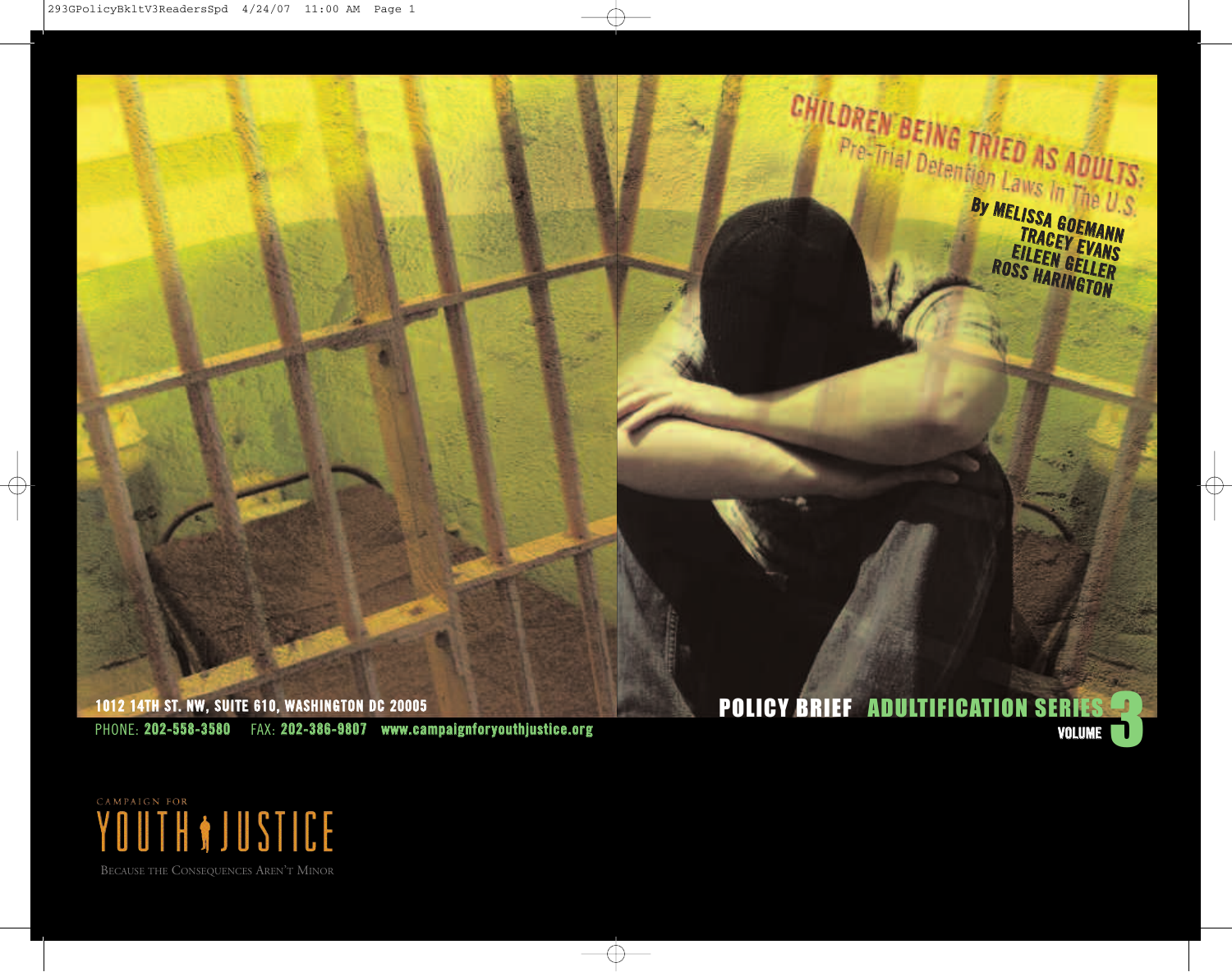# **CHILDREN BEING TRIED AS ADULTS: PRE-TRIAL DETENTION LAWS IN THE U.S.**

## **MELISSA CORETZ GOEMANN**

*Director of the Mid-Atlantic Juvenile Defender Center (MAJDC) Director of the Juvenile Law & Policy Clinic, University of Richmond*

> **TRACEY EVANS** *Juvenile Law & Policy Clinic, University of Richmond*

> **EILEEN GELLER** *Juvenile Law & Policy Clinic, University of Richmond*

> > **ROSS HARINGTON**

*Juvenile Law & Policy Clinic, University of Richmond*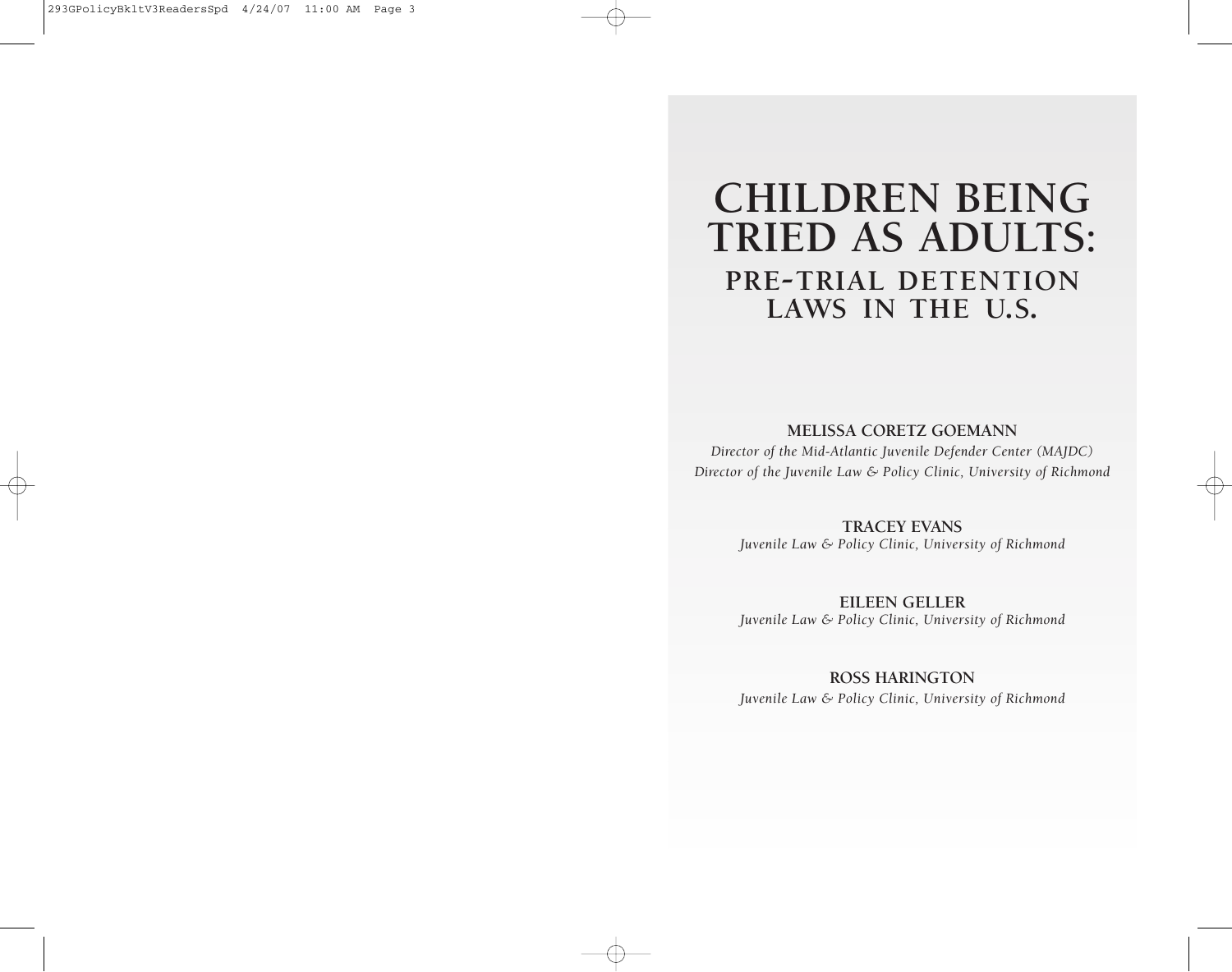# **INTRODUCTION**

# **CHILDREN BEING TRIED AS ADULTS: PRE-TRIAL DETENTION LAWS IN THE U.S.**

**TO** gain a better understanding of the prevalent prevalent the country, in this policy brief we have summarized the statutory law in each state regarding the pre-trial detention of children being tried as adults and whether protections are provided for those detained in adult jails. The matter of where a child is detained is significant, because youth held in adult facilities are at greater risk of harm and even death than are those held in juvenile facilities.**1** They are more likely to be beaten by staff, to be attacked with a weapon, and to commit suicide than are those in juvenile facilities.**2** The potential harm to children placed in adult facilities was recognized by the federal government in 1974 when Congress passed the Juvenile Justice and Delinquency Prevention Act, which provided, in part, that children under 18 cannot be held in adult facilities unless they are being tried for or have been convicted of a felony, or if the state defines adulthood as under the age of 18.**3**

Our analysis of the state laws on the pre-trial detention of transferred children found that the laws reflect the struggle that many states have engaged in to determine the appropriate placement for children accused of crimes. While most states permit the pre-trial detention of children being tried as adults in adult facilities, we found only 10 states

**1**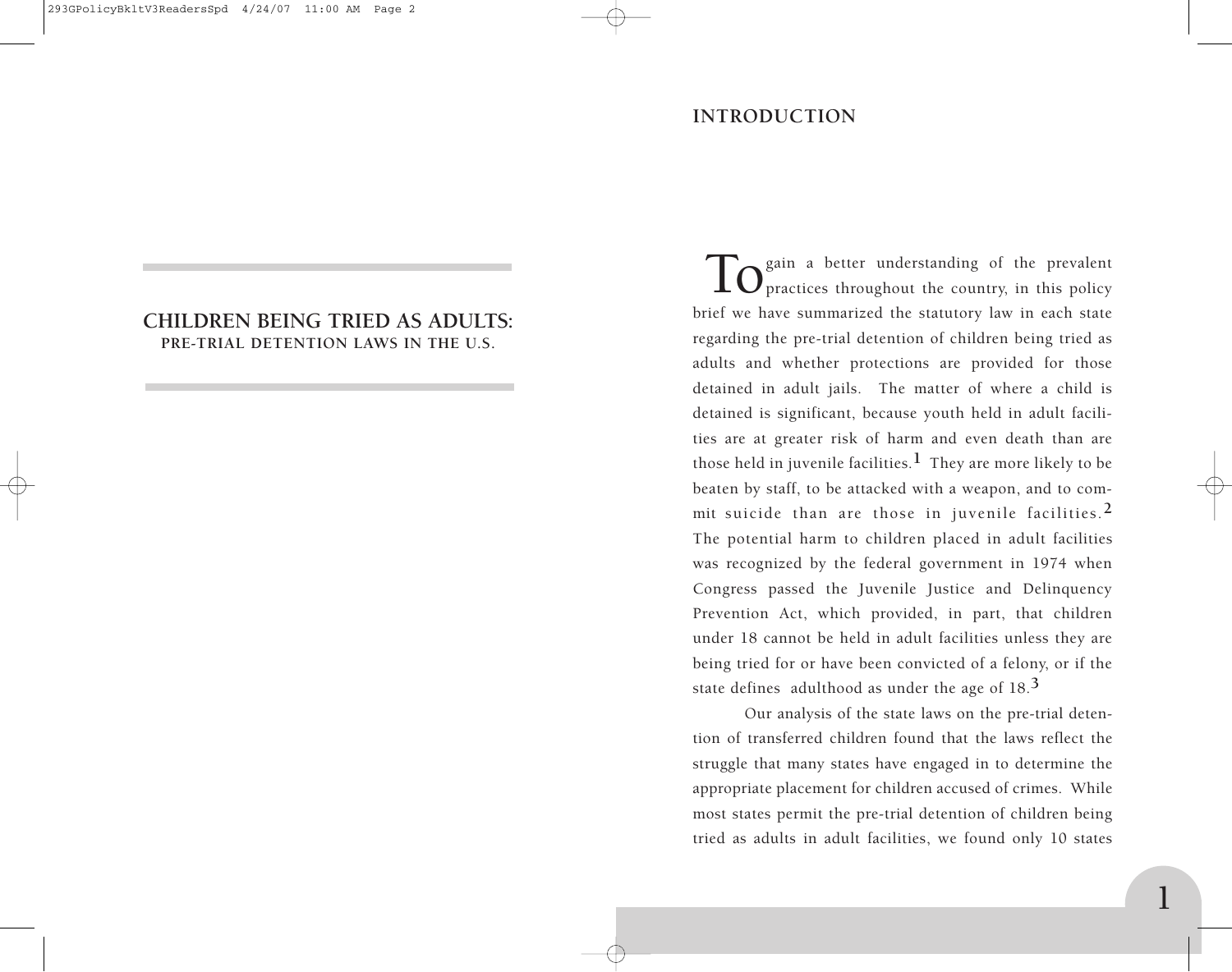that mandate it. Of those 10 states, only two mandate it for particular groups of transferred children. Of the 39 states that permit detention in adult jails, more than half (20) require some type of protections for children detained in adult jails, often requiring that they be separated by sight and sound from adult prisoners.**4** While only two states, West Virginia and Kentucky, never detain transferred children in adult facilities, Massachusetts and North Carolina only permit very limited pretrial placement of transferred children in facilities where there are adult prisoners. One state, Michigan, requires the approval of the sheriff to detain a transferred child in an adult jail. Six states—Colorado, Delaware, Illinois, Massachusetts, Oregon, and South Carolina—have age restrictions on the pre-trial detention of transferred children in adult jails.

Several states have a process in place to assist courts in determining whether a child should be detained in an adult jail. In California, children transferred to adult court may only be detained in an adult jail if the court makes a finding that the child's detention in a juvenile facility would present a danger or be detrimental to other youth in the facility. Georgia also prohibits children transferred for criminal prosecution from being detained in adult jail unless the court finds that public safety and protection require it. Iowa allows detention in an adult jail if there is a serious risk that the child may "inflict serious bodily harm on another person." In Maine, before a child can be detained in an adult jail, the court must review a list of statutory factors and then find by clear and convincing evidence that the child's behavior presents an imminent danger of harm to him/herself or others and that there is no less-

restrictive alternative. New Jersey also requires that a court determine the place of a child's pre-trial detention based on the best interests of the child and the protection of the public, and requires that the court take into account specific factors in making its determination.

Below is a brief description of the statutory law in each state regarding the pre-trial detention of children being tried as adults. When possible, we also have included case law on the topic or known practices; however, our research in this area is not complete.

#### **ALABAMA**

Children who are transferred for criminal prosecution and detained must be held in an adult jail. The statute does not specify any protections for such children. *Ala. Code § 12-15-6 (d) (West 2005)*

# **ALASKA**

Children being tried as adults may be detained in an adult jail and do not need to be held separately from adult prisoners. *Alaska Stat. § 47.12.240(c) (Lexis 2006)*

# **ARIZONA**

Children who are accused of a criminal offense or who have been transferred may be detained in an adult jail. Such children must be held physically separate from any adults charged or convicted of a crime.

*Ariz. Rev. Stat. Ann. § 8-305(c) (West 2006 Supp.)*

#### **ARKANSAS**

Children formally transferred or who could be tried as adults may be detained in an adult jail. The statute does not specify any protections for such children.

*Ark. Code. Ann. § 9-27-336(b)(1) (West 2005 Supp.)*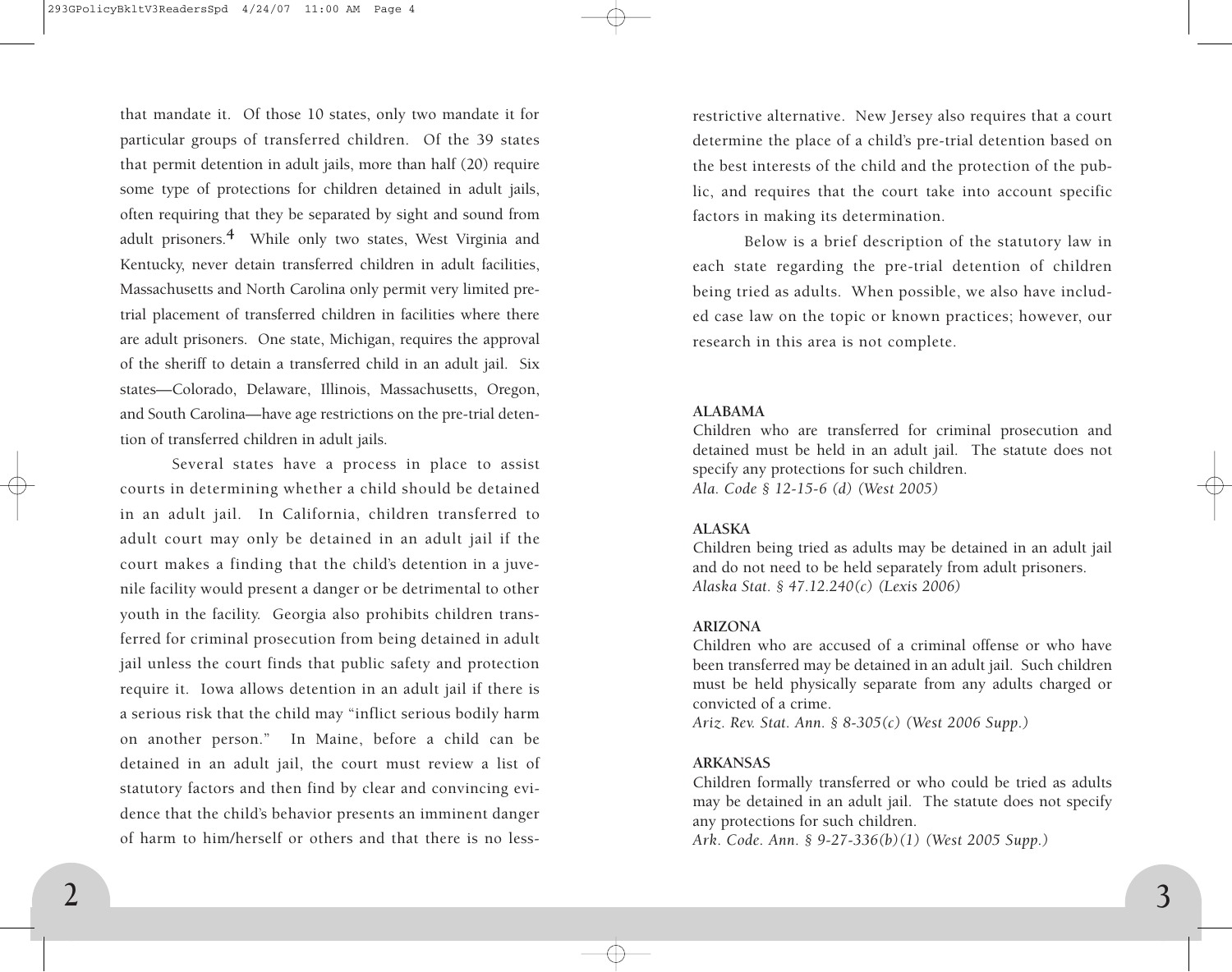#### **CALIFORNIA**

Children who have been transferred to adult court may be detained in an adult jail but only if the juvenile or adult court makes a finding that the child's detention in a juvenile facility would present a danger to the public or would be detrimental to other youth in the juvenile facility. Children also must have restricted contact with adult prisoners, such that their living arrangements are segregated, they can only be in contact for specific supervised group activities, and they must be "adequately supervised."

*Cal Welf. & Inst. Code § 207.1 and § 208 (West 2006)*

#### **COLORADO**

Children being held for criminal proceedings as an adult pursuant to a direct filing or transfer may be detained in an adult jail if they are 14 years of age or older and the court has ordered it. In such cases, the child must be physically segregated from the adult prisoners.

*Colo. Rev. Stat. Ann. § 19-2-508(4)(a) and (b) (West 2006)*

# **CONNECTICUT**

Children who are transferred to adult court and "detained shall be in the custody of the Commissioner of Correction upon the finalization of such transfer," indicating that they must be detained in an adult jail. The statute does not specify any protections for such children.**5**

*Conn. Gen. Stat. Ann. § 46b-127 (West 2006)*

### **DELAWARE**

Children 16 years of age or older who are being tried as adults in Superior Court must be remanded to the Department of Correction if they are detained. They are held in adult jails and the statute does not specify any protections for such children.**6** By implication, children under 16 years old who are being tried as adults can be held in juvenile detention facilities.**7** *Del. Code Ann. tit. 11, § 2103A (Lexis 2006)*

#### **DISTRICT OF COLUMBIA**

Children who are transferred may be detained in an adult jail. The statute does not specify any protections for such children. *D.C. Code Ann. § 16-2313(e) (Lexis 2006)*

## **FLORIDA**

Children who have been transferred or indicted for criminal prosecution as an adult, except for children alleged to have committed misdemeanors, must be held in an adult jail if detained pre-trial. Such children must be housed separately from adult prisoners to prohibit "sight and sound" contact with adults. The statute further specifies that the jail must have a separate section for children and adequate staff to supervise and monitor the children's activities at all times.

*Fla. Stat. Ann. § 985.265 (West 2006)*

# **GEORGIA**

Children who have been indicted for criminal offenses or transferred for criminal prosecution can only be detained in an adult jail if the court finds "that public safety and protection reasonably require detention in the jail and the court so orders." Additionally, such children must be held separately from adults in such a way that they will have no physical contact with adult prisoners.

*Ga. Code Ann. § 15-11-48 (West 2006)*

# **HAWAII**

Children who are transferred for criminal prosecution and detained must be held in an adult jail. The statute does not specify any protections for such children. *Haw. Rev. Stat. Ann. § 571-32 (Lexis 2006)*

#### **IDAHO**

Children who have been formally charged or indicted or transferred for criminal prosecution are subject to detention in an adult jail unless the court, after finding good cause, orders otherwise. All such children must be housed separately from adults within the jail.

*Idaho Code Ann. § 20-509(2) and 20-602(2) (Lexis 2006)*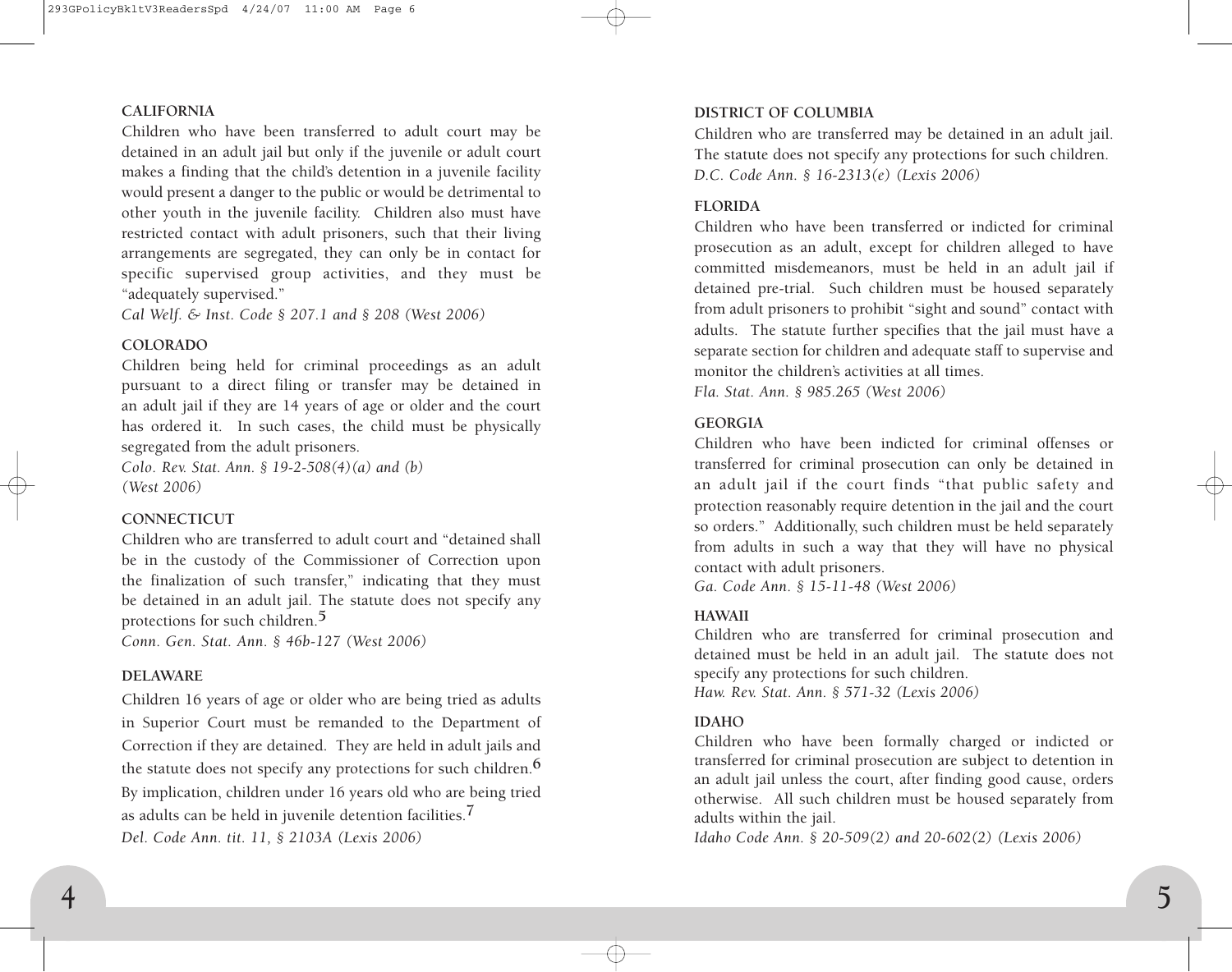## **ILLINOIS**

If a child is being tried as an adult and is at least 15 years old, then the court may order the child to be detained in an adult jail. Such children must be separated from adult prisoners by sight and sound.

*705 Ill. Comp. Stat. 405/5-410(2)(e) (Lexis 2006)*

#### **INDIANA**

No statutory provision on the pre-trial detention of children being tried as adults. However, case law provides that the Indiana constitution does not require the placement of all youth held pre-trial in a separate juvenile facility.

*Ratliff v. Cohn, 693 N.E.2d 530, 540 (1998)*

# **IOWA**

Children being tried as adults may be detained in an adult jail if there is a serious risk that they may commit an act which would inflict serious bodily harm on another person. Wherever possible, the child is to be held separated from adult prisoners by sight and sound.

*Iowa Code Ann. § 232.22 (West 2006)*

### **KANSAS**

Children being tried as adults may be detained in an adult jail. The statute does not specify any protections for such children. *Kan. Stat. Ann. § 38-1691(c) (2006)*

# **KENTUCKY**

Children being tried as adults are only detained in juvenile detention facilities. While Kentucky law permits them to also be detained in juvenile holding facilities, which are separate portions of adult jails providing sight and sound separation between juvenile and adult offenders, there are no more holding facilities currently in operation in Kentucky.**8**

*Ky. Rev. Stat. Ann. § 640.020(1) and § 610.015(1) and 610.265(2)(b)(1) (Lexis 2006)*

#### **LOUISIANA**

Children being tried as adults who are detained must be held in an adult jail. The statute does not specify any protections for such children.

*La. Child Code Ann. art. 305 (B)(4) (2004)*

#### **MAINE**

Children being tried as adults may be detained in an adult jail if the court finds by clear and convincing evidence that the child's behavior presents an imminent danger of harm to the child or others and that there is no less-restrictive alternative that would serve the purposes of detention. In determining whether the child's behavior is dangerous, the statute provides a number of factors that the Juvenile Court must consider.**9** The statute does not specify any protections for such children when housed in adult jails.

*15 Me. Rev. Stat. Ann. § 3101(4)(E-1) (2006 Supp.)*

# **MARYLAND**

Children waived to adult court to be tried as adults must be held in an adult jail if detained pre-trial.**10** They must be placed in accommodations that are separate from adult prisoners 18 years of age and older.

*Md. CJP Code Ann. § § 3-8A-16 and 3-8A-22(c) (Lexis 2006).*

# **MASSACHUSETTS**

Children are to be detained in juvenile detention facilities unless they are between the ages of 14 and 17 and charged with murder in the first or second degree. In such cases, they are committed to the custody of the sheriff of the county and can be detained in adult jails, so long as sight and sound separation is maintained.**11**

*Mass. Gen. Laws Ann. ch.119, § 68 (West 2006)*

# **MICHIGAN**

Children under 17 who are being tried as adults may be detained in an adult jail. However, there must be prior approval from the county sheriff in order to do so. Such children must be held "physically separate from adult prisoners." *Mich. Comp. Laws Ann. § 764.27a(3) (West 2006)*

#### **MINNESOTA**

Children who have been referred by motion for adult prosecution may be detained in an adult jail. The statute does not specify any protections for such children. *Minn. Stat. Ann. § 260B.176 (West 2005)*

**7**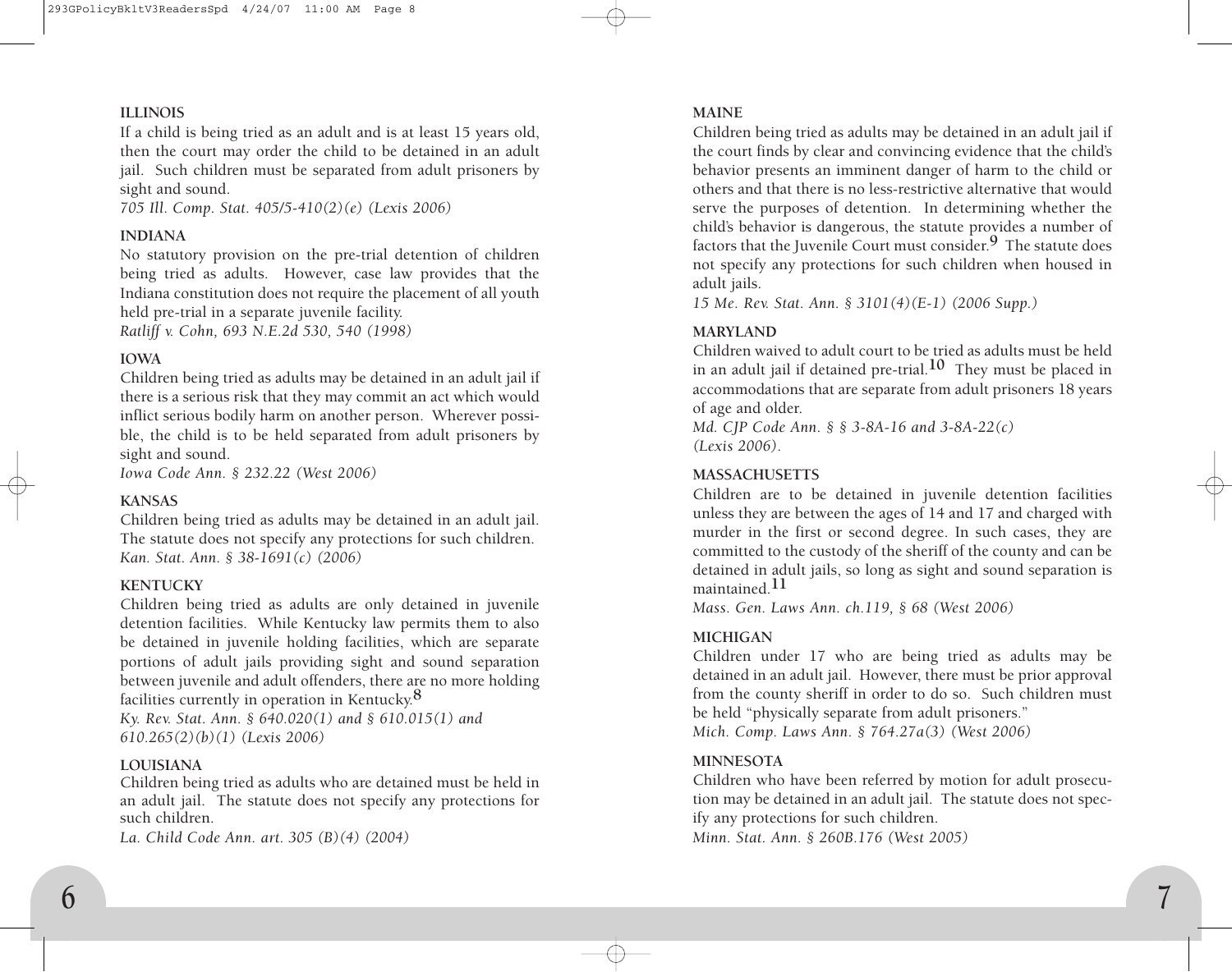#### **MISSISSIPPI**

Children who have been waived to adult criminal court may be detained in an adult jail. The statute does not specify any protections for such children.

*Miss. Code Ann. § 43-21-301(6) and § 43-21-315(2) (Lexis 2006)*

### **MISSOURI**

Children being tried as adults may be detained in an adult jail. The statute does not specify any protections for such children. *Mo. Rev. Stat. Ann. § 221.044 (Lexis 2006)*

# **MONTANA**

A child being tried as an adult may be detained in an adult jail but must be kept in an area that provides physical separation from adult prisoners.

*Mont. Code Ann. § 41-5-206 (2005)*

## **NEBRASKA**

Children tried as adults can be detained in an adult jail. If such children are under age 16 then there must be no verbal, visual, or physical contact between the child and any incarcerated adult, and there must be adequate staff to supervise and monitor the child's activities at all times.

*Neb. Rev. Stat. § 43-250 (3)(c) and (e) (Lexis 2006)*

#### **NEVADA**

A child certified for criminal proceedings as an adult may be placed in an adult jail and does not have to be separated from adult prisoners. AGO 98-17 (5-27-98). However, such children can petition the juvenile court for temporary placement in a juvenile detention facility.

*Nev. Rev. Stat. Ann. § 62C.030(4) (Lexis 2006)*

#### **NEW HAMPSHIRE**

Once a child is transferred to adult court, he or she must be detained in an adult jail if held pre-trial. The statute does not specify any protections for such children.

*N.H. Rev. Stat. Ann. § 169-B:24(II) (Lexis 2006)*

#### **NEW JERSEY**

Children who are transferred may be detained in an adult jail but the juvenile court must make this determination after a hearing on the matter. The court must make a determination based on the best interests of the child and protection of the public. The court must take the following factors into account: "the juvenile's age and maturity, the nature and circumstances of the offense charged, the juvenile's prior offense history, the programs at each of the detention facilities, and any other relevant factors." The statute does not specify any protections for such children when housed in adult jails.

*N.J. Stat. Ann. § 2A:4A-36(a) (West 2006)*

# **NEW MEXICO**

Children being tried as adults may be detained in an adult jail. If the child was previously incarcerated as an adult, then he or she must be detained in an adult jail if held pre-trial. The jail must take measures to provide protection to the child. *N.M. Stat. Ann. § 32-A-2-12(c)-(E) (West 2006)*

## **NEW YORK**

Children being tried as adults who are detained pre-trial are to be detained in juvenile detention facilities unless the state division of youth approves confinement in an adult jail. *N.Y. Crim. Proc. Law § 510.15(1) (McKinney2006).* 

They are not to be kept in the same room as prisoners 21 years of age or older.

*N.Y. Correct. Law § 500-c (effective Sept. 1, 2007 (McKinney 2006)).*

# **NORTH CAROLINA**

Children who have been transferred to adult court may only be detained in a juvenile detention facility, except when their presence is required in court for pre-trial hearings or trial. At those times, they may be held in a holdover facility. This is a place in an adult jail in which the child is closely supervised and cannot speak with or see or be seen by adult prisoners.

*N.C. Gen. Stat. Ann. § 7B-2204 and § 7B-1501(9) and (11) (West 2006)*

# **NORTH DAKOTA**

Children transferred for criminal prosecution may be detained in an adult jail. The statute does not specify any protections for such children.**12**

*N.D. Cent. Code § 27-20-16(3) (2006)*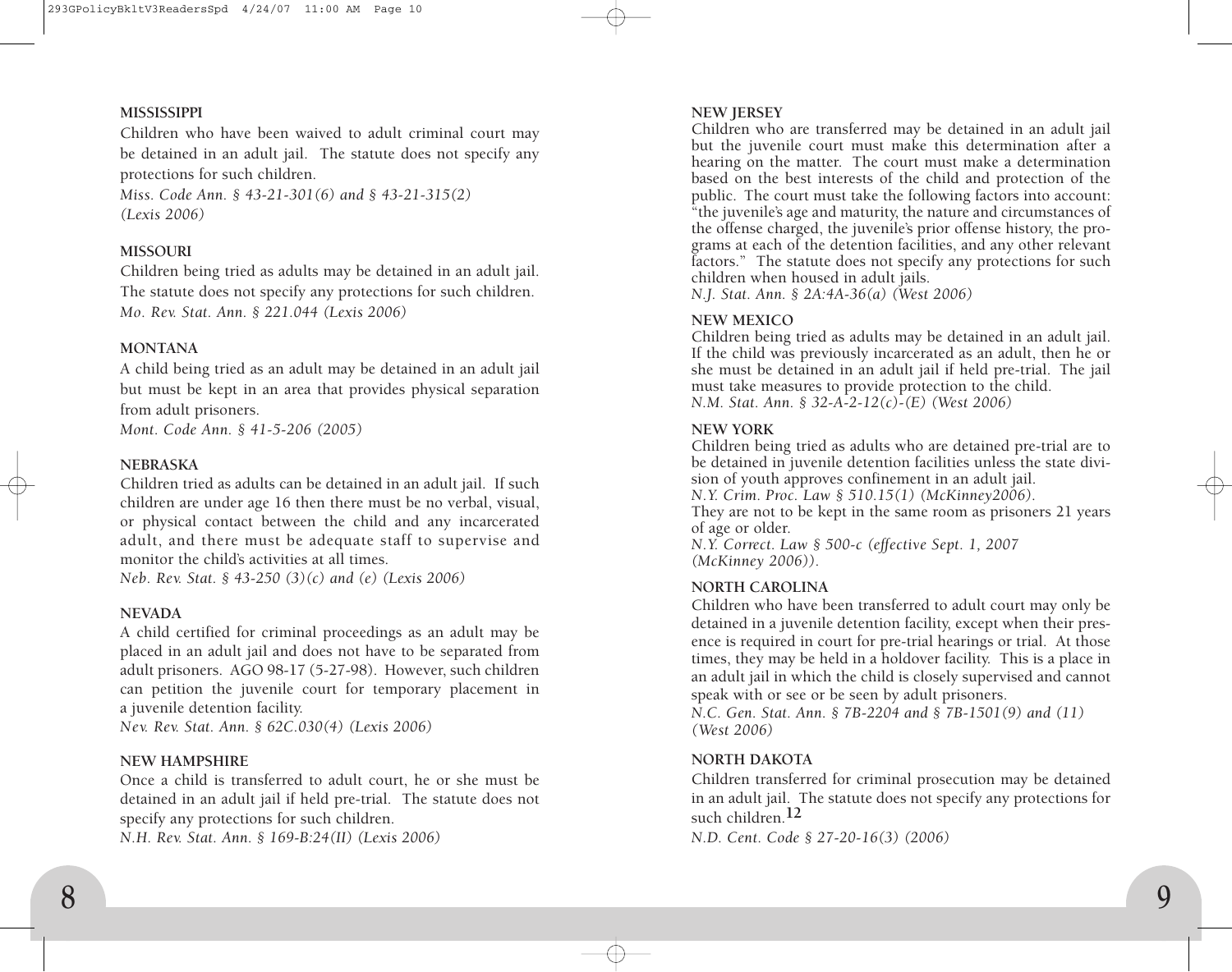# **OHIO**

Children transferred for criminal prosecution may be detained in an adult jail. Such children shall be held "beyond the range of touch of all adult detainees" and shall be supervised at all times while in the jail.

*Ohio Rev. Code Ann. § 2152.26(f)(1) (Lexis 2006)*

# **OKLAHOMA**

Children being tried as adults who are detained pre-trial must be held in an adult jail but in "a jail cell or ward entirely separate from prisoners who are 18 years of age or over." *Okla. Stat. Ann. tit. 10, § 7306-1.1(c) (West 2006)*

## **OREGON**

Children being tried as adults may be detained in an adult jail only if they are 16 years of age or older. The statute does not specify any protections for such children.

*Or. Rev. Stat. Ann. § 419C.130(b) (West 2006)*

# **PENNSYLVANIA**

A child transferred for criminal prosecution may be detained in an adult jail. The statute does not specify any protections for such children.

*42 Pa. Consol. Stat. Ann. § 6327(d) (West 2006)*

# **RHODE ISLAND**

No statutory provision on the pre-trial detention of children being tried as adults. However, case law provides that children who have been waived to adult court can be detained pre-trial in adult facilities.

*In re Joseph T., 575 A.2d 985 (R.I. 1990)*

# **SOUTH CAROLINA**

Children who have been waived to adult court to stand trial as an adult may be detained in an adult jail if they are age 13 or older. Children aged 11 and 12 can only be detained in an adult jail by order of the family court. Children aged 10 and younger cannot be detained in an adult jail. The statute does not specify any protections for children when housed in adult jails. *S.C. Code Ann. § 20-7-7210(C) and (F)(2005)*

# **SOUTH DAKOTA**

Children being tried as adults may be detained in an adult jail. They are only required to be sight and sound separated from adult prisoners if accused of misdemeanors only. *S.D. Codified Laws § 26-7A-26 and § 26-11-1 (2006)*

## **TENNESSEE**

Children who have been transferred to adult court must be detained in an adult jail unless the juvenile court orders confinement in a juvenile detention facility and the adult court does not order otherwise. When detained in an adult jail, transferred children must be separate and removed from adult prisoners.

*Tenn. Code Ann. § 37-1-134(i) (Lexis 2006)*

# **TEXAS**

Children being tried as adults may be detained in an adult jail. The statute does not specify any protections for such children. *Tex. Fam. Code Ann. § 54.02(p) (Vernon 2006)*

# **UTAH**

Children certified to stand trial as an adult may be detained in an adult jail. Such children may only be held in "certified juvenile detention accommodations" where they are sight and sound separated from adult prisoners.

*Utah Code Ann. § 62A-7-201(2)(a) and (b) (Lexis 2006)*

# **VERMONT**

Children being tried as adults may be held in an adult jail. The statute does not specify any protections for such children.**13**

*Vt. Stat. Ann. tit. 33, § 5530 (2006)*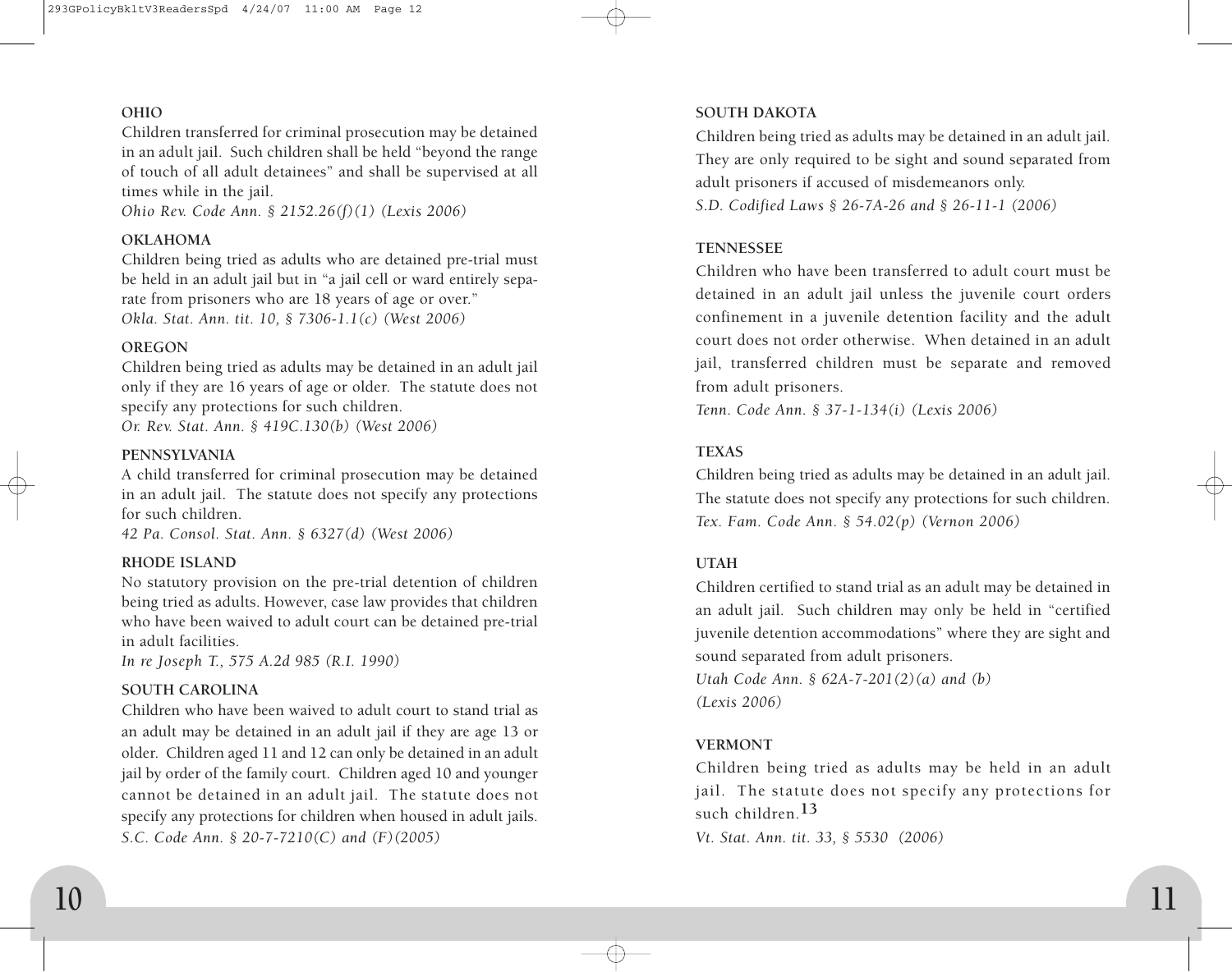# **VIRGINIA**

Children may be detained in an adult jail if a felony charge has been or is about to be filed in adult court. The statute does not specify any protections for such children. *Va. Code Ann. § 16.1-249 (Lexis 2006)*

#### **WASHINGTON**

Children may be detained for brief periods in adult jails if sight and sound separated from adult prisoners. However, children who have been previously transferred as adults are not subject to such restrictions.

*Wash. Rev. Code Ann. § 13.04.116(1) and (2) (Lexis 2006)*

# **WEST VIRGINIA**

No child, including those transferred to adult court, may be detained in an adult jail.

*W. Va. Code Ann. § 49-5-16(a) (Lexis 2006)*

### **WISCONSIN**

Children who have been waived to adult court pursuant to Wis. Stat. Ann. § 938.18 (2006) must be detained in an adult jail when held pre-trial and do not have to be held separately from adult prisoners. Children who are being tried as adults because the adult court has exclusive original jurisdiction over them pursuant to Wis. Stat. Ann. § 938.183 may be detained in the "juvenile portion" of an adult jail if they are under 15.

*Wis. Stat. Ann. § § 938.209(3), 938.18(8), 938.183(1m)(a) (West 2006)*

#### **WYOMING**

No specific statutory provisions or case law on the pre-trial detention of children being tried as adults.**14**

# **CHILDREN BEING TRIED AS ADULTS: PRE-TRIAL DETENTION LAWS IN THE U.S.**

| <b>States</b> | <b>Mandates</b><br>pre-trial<br>detention in<br>adult jails | Permits<br>pre-trial<br>detention in<br>adult jails | Requires<br>protections<br>for children<br>detained in<br>adult jails | <b>Specifies</b><br>factors to be<br>considered before<br>can detain child<br>in adult jail                                                                                             | Age<br>restriction<br>on ability to<br>detain in<br>an adult jail    | <b>State</b><br>Statute(s)                                          |
|---------------|-------------------------------------------------------------|-----------------------------------------------------|-----------------------------------------------------------------------|-----------------------------------------------------------------------------------------------------------------------------------------------------------------------------------------|----------------------------------------------------------------------|---------------------------------------------------------------------|
| Alabama       | Yes                                                         | N/A                                                 | No                                                                    | N <sub>0</sub>                                                                                                                                                                          | No                                                                   | Ala. Code<br>$$12-15-6$<br>$(d)$ (2005)                             |
| Alaska        | N <sub>0</sub>                                              | Yes                                                 | N <sub>0</sub>                                                        | No                                                                                                                                                                                      | No                                                                   | Alaska Stat<br>§47.12.240(c)<br>(2006)                              |
| Arizona       | N <sub>0</sub>                                              | Yes                                                 | Yes-physical<br>separation<br>from adult<br>prisoners                 | N <sub>0</sub>                                                                                                                                                                          | N <sub>0</sub>                                                       | Ariz. Rev.<br>Stat. Ann. §<br>$8-305(c)$<br>(2006 Supp.)            |
| Arkansas      | N <sub>0</sub>                                              | Yes                                                 | N <sub>0</sub>                                                        | N <sub>0</sub>                                                                                                                                                                          | No                                                                   | Ark. Code.<br>Ann. § 9-27-<br>336(b)(1)<br>(2005 Supp.)             |
| California    | N <sub>0</sub>                                              | Yes                                                 | Yes $-$<br>restricted<br>contact<br>with adult<br>prisoners           | Yes - requires<br>finding that child's<br>detention in<br>juvenile facility<br>would present<br>danger to the<br>public or would be<br>detrimental to<br>others in<br>juvenile facility | N <sub>0</sub>                                                       | Cal Welf. &<br>Inst. Code §<br>207.1 and $§$<br>208 (2006)          |
| Colorado      | No                                                          | Yes                                                 | Yes-physical<br>separation<br>from adult<br>prisoners                 | N <sub>0</sub>                                                                                                                                                                          | $Yes - can$<br>only detain<br>children<br>aged<br>fourteen<br>and up | Colo. Rev. Stat.<br>Ann. § 19-2-<br>$508(4)(a)$ and<br>$(b)$ (2006) |
| Connecticut   | Yes                                                         | N/A                                                 | N <sub>0</sub>                                                        | N <sub>0</sub>                                                                                                                                                                          | No                                                                   | Conn. Gen.<br>Stat. Ann. §<br>46b-127<br>(2006)                     |
| Delaware      | $Yes - if$<br>over 16                                       | N/A                                                 | No                                                                    | No                                                                                                                                                                                      | $Yes -$<br>must be<br>16 or older                                    | Del. Code Ann.<br>tit. 11, § 2103A<br>(Lexis 2006)                  |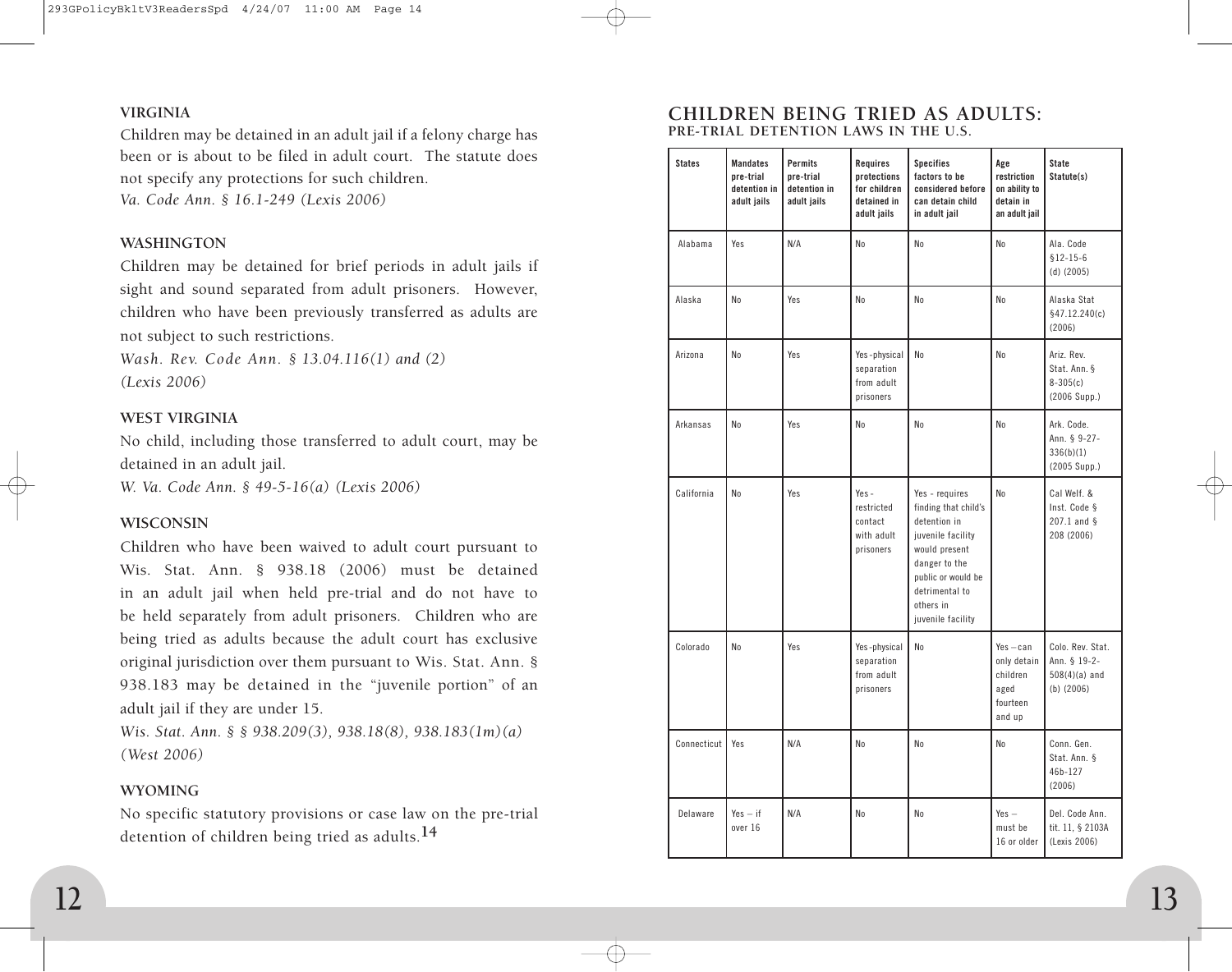| <b>States</b>           | <b>Mandates</b><br>pre-trial<br>detention in<br>adult jails                         | Permits<br>pre-trial<br>detention in<br>adult jails                                                                                                        | Requires<br>protections<br>for children<br>detained in<br>adult jails | <b>Specifies</b><br>factors to be<br>considered before<br>can detain child<br>in adult jail                                             | Age<br>restriction<br>on ability to<br>detain in<br>an adult jail            | <b>State</b><br>Statute(s)                                          |
|-------------------------|-------------------------------------------------------------------------------------|------------------------------------------------------------------------------------------------------------------------------------------------------------|-----------------------------------------------------------------------|-----------------------------------------------------------------------------------------------------------------------------------------|------------------------------------------------------------------------------|---------------------------------------------------------------------|
| District of<br>Columbia | No                                                                                  | Yes                                                                                                                                                        | No                                                                    | No                                                                                                                                      | No                                                                           | D.C. Code Ann.<br>$$16-2313(e)$<br>(2006)                           |
| Florida                 | $Yes -$<br>unless child<br>is alleged to<br>have only<br>committed a<br>misdemeanor | N/A                                                                                                                                                        | Yes - sight<br>and sound<br>separation<br>and constant<br>supervision | No                                                                                                                                      | N <sub>0</sub>                                                               | Fla. Stat.<br>Ann. §<br>985.265<br>(2006)                           |
| Georgia                 | N <sub>0</sub>                                                                      | Yes                                                                                                                                                        | $Yes - no$<br>physical<br>contact<br>with adult<br>prisoners          | Yes - court must<br>find that public<br>safety and<br>protection<br>reasonably require<br>detention in<br>adult jail                    | N <sub>0</sub>                                                               | Ga. Code<br>Ann. § 15-11-<br>48 (2006)                              |
| Hawaii                  | Yes                                                                                 | N/A                                                                                                                                                        | No                                                                    | No                                                                                                                                      | N <sub>0</sub>                                                               | Haw. Rev. Stat. §<br>571-32 (2006)                                  |
| Idaho                   | No                                                                                  | $Yes - it is$<br>presumed that<br>children will<br>be detained in<br>adult jails<br>but the court<br>may order<br>otherwise<br>if it finds<br>"good cause" | Yes - must<br>be housed<br>separately                                 | No                                                                                                                                      | N <sub>0</sub>                                                               | Idaho Code<br>Ann. § 20-<br>$509(2)$ and<br>$20 - 602(2)$<br>(2006) |
| <b>Illinois</b>         | No                                                                                  | Yes                                                                                                                                                        | Yes-sight<br>and sound<br>separation                                  | No                                                                                                                                      | Yes-must<br>be fifteen<br>years old<br>to be<br>detained<br>in adult<br>jail | 705 III. Comp.<br>Stat. 405/5-<br>410(2)(e)<br>(2006)               |
| Indiana                 | No                                                                                  | Yes                                                                                                                                                        | No                                                                    | No                                                                                                                                      | No                                                                           | Ratliff v. Cohn,<br>693 N.E.2d 530<br>(1998)                        |
| lowa                    | No                                                                                  | Yes                                                                                                                                                        | Yes - sight<br>and sound<br>separation<br>wherever<br>possible        | Yes-can only<br>detain in adult<br>jail if there<br>is serious risk<br>child may inflict<br>serious bodily<br>harm on another<br>person | No                                                                           | lowa Code<br>Ann. § 232.22<br>(2006)                                |
| Kansas                  | No                                                                                  | Yes                                                                                                                                                        | No                                                                    | No                                                                                                                                      | No                                                                           | Kan. Stat. Ann. §<br>$38-1691(c)$<br>(2006)                         |

| <b>States</b> | <b>Mandates</b><br>pre-trial<br>detention in<br>adult jails | Permits<br>pre-trial<br>detention in<br>adult jails                                                                                                                                                                                     | Requires<br>protections<br>for children<br>detained in<br>adult jails   | <b>Specifies</b><br>factors to be<br>considered before<br>can detain child<br>in adult jail                                                                                                              | Age<br>restriction<br>on ability to<br>detain in<br>an adult jail                     | State<br>Statute(s)                                                                              |
|---------------|-------------------------------------------------------------|-----------------------------------------------------------------------------------------------------------------------------------------------------------------------------------------------------------------------------------------|-------------------------------------------------------------------------|----------------------------------------------------------------------------------------------------------------------------------------------------------------------------------------------------------|---------------------------------------------------------------------------------------|--------------------------------------------------------------------------------------------------|
| Kentucky      | No                                                          | No-while the<br>statute does<br>permit detention<br>in juvenile<br>holding facilities<br>within adult<br>jails, there are<br>not longer any<br>such holding<br>facilities so<br>children are<br>only placed<br>in juvenile<br>detention | N/A                                                                     | N/A                                                                                                                                                                                                      | N/A                                                                                   | Ky. Rev. Stat.<br>Ann. §<br>$640.020(1)$ ,<br>\$610.015(1),<br>610.265(2)(b)<br>(1) (Lexis 2006) |
| Louisiana     | Yes                                                         | N/A                                                                                                                                                                                                                                     | No                                                                      | N <sub>0</sub>                                                                                                                                                                                           | No                                                                                    | La. Ch.C. Art.<br>305(B)(4)<br>(2004)                                                            |
| Maine         | No                                                          | Yes                                                                                                                                                                                                                                     | No                                                                      | Yes - court must<br>find by clear and<br>convincing evidence<br>that child's<br>behavior presents<br>imminent danger<br>of harm to child or<br>others and there is<br>no less restrictive<br>alternative | No                                                                                    | 15 Me. Rev.<br>Stat. Ann. §<br>$3101(4)(E-1)$<br>(2006 Supp.)                                    |
| Maryland      | Yes                                                         | N/A                                                                                                                                                                                                                                     | Yes                                                                     | No                                                                                                                                                                                                       | No                                                                                    | Md. CJ Code<br>Ann. § § 3-8A-16<br>and $3-8A-22(c)$<br>(Lexis 2006)                              |
| Massachusetts | N <sub>0</sub>                                              | Yes-if between<br>14 and 17 years<br>old and charged<br>with 1st or 2nd<br>degree murder                                                                                                                                                | Yes - in<br>practice, sight<br>and sound<br>separation is<br>maintained | N <sub>0</sub>                                                                                                                                                                                           | Yes-must<br>be between<br>the ages of<br>14 and 17 to<br>be detained<br>in adult jail | Mass. Gen. Laws<br>Ann. ch.119, § 68<br>(West 2006)                                              |
| Michigan      | No                                                          | Yes-must have<br>prior approval<br>from the sheriff<br>if under 17                                                                                                                                                                      | Yes - physical                                                          | No                                                                                                                                                                                                       | No                                                                                    | Mich. Comp.<br>Laws Ann. §<br>764.27a(3)<br>(West 2006)                                          |
| Minnesota     | No                                                          | Yes                                                                                                                                                                                                                                     | No                                                                      | No                                                                                                                                                                                                       | No                                                                                    | Minn. Stat. Ann.<br>§ 260B.176<br>(West 2005)                                                    |
| Mississippi   | No                                                          | Yes                                                                                                                                                                                                                                     | No                                                                      | No                                                                                                                                                                                                       | No                                                                                    | Miss. Code Ann.<br>$$43-21-301(6)$<br>and $§$ 43-21-<br>315(2)<br>(Lexis 2006)                   |
| Missouri      | No                                                          | Yes                                                                                                                                                                                                                                     | No                                                                      | No                                                                                                                                                                                                       | No                                                                                    | Mo. Rev. Stat.<br>Ann. § 221.044<br>(Lexis 2006)                                                 |

 $\oplus$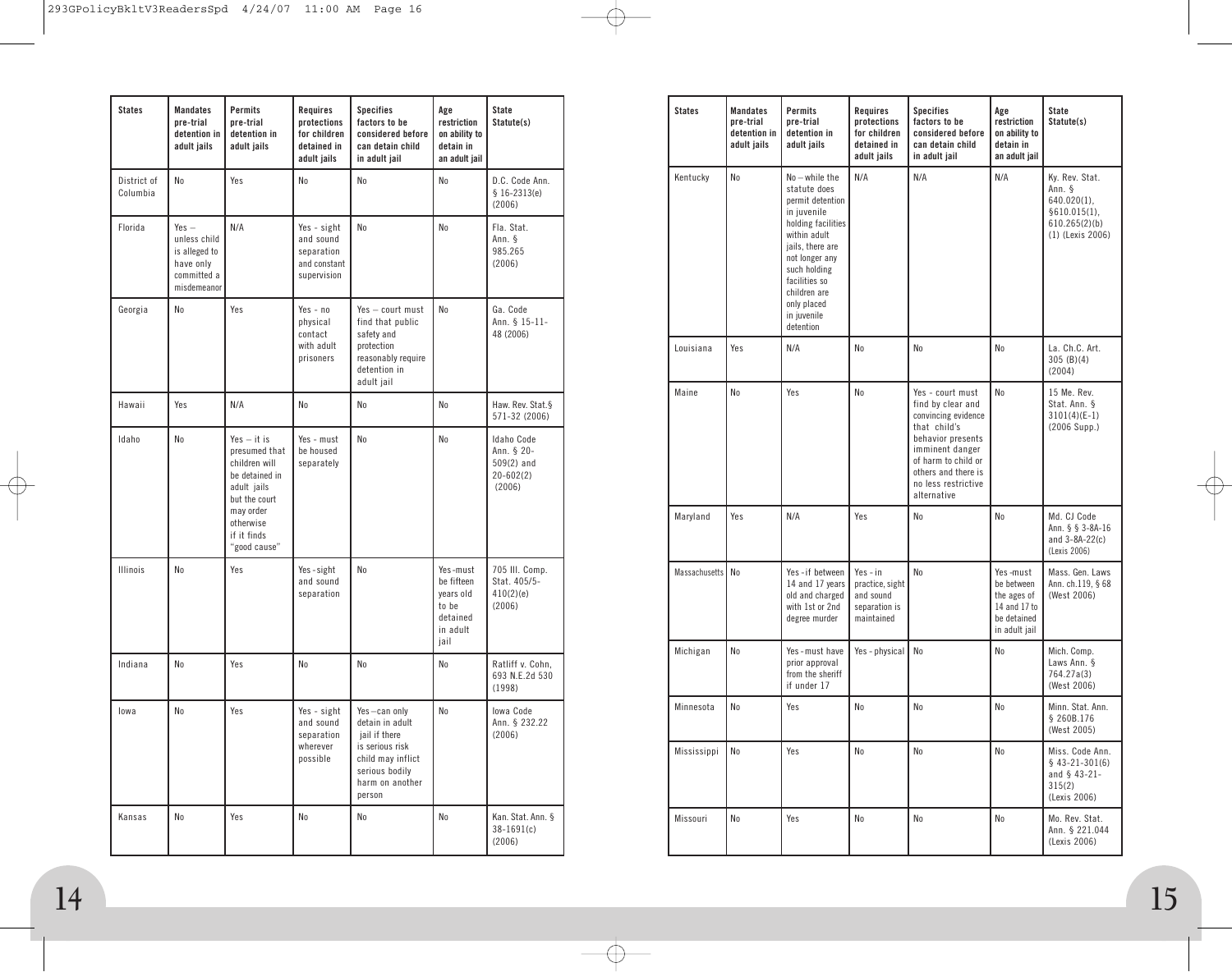| <b>States</b>    | <b>Mandates</b><br>pre-trial<br>detention in<br>adult jails     | Permits<br>pre-trial<br>detention in<br>adult jails                                                               | Requires<br>protections<br>for children<br>detained in<br>adult jails                                                                                                                                                            | <b>Specifies</b><br>factors to be<br>considered before<br>can detain child<br>in adult jail                  | Age<br>restriction<br>on ability to<br>detain in<br>an adult jail | State<br>Statute(s)                                                                                                                        |
|------------------|-----------------------------------------------------------------|-------------------------------------------------------------------------------------------------------------------|----------------------------------------------------------------------------------------------------------------------------------------------------------------------------------------------------------------------------------|--------------------------------------------------------------------------------------------------------------|-------------------------------------------------------------------|--------------------------------------------------------------------------------------------------------------------------------------------|
| Montana          | No                                                              | Yes                                                                                                               | Yes-physical<br>separation<br>from adult<br>prisoners                                                                                                                                                                            | No                                                                                                           | No                                                                | Mont, Code<br>Ann. § 41-5-<br>206 (2005)                                                                                                   |
| Nebraska         | No                                                              | Yes                                                                                                               | Yes - if child<br>is under 16<br>must be no<br>verbal,<br>visual, or<br>physical<br>contact<br>between<br>child and<br>incarcerated<br>adults and<br>staff must<br>supervise<br>monitor<br>child's<br>activities at<br>all times | No                                                                                                           | No                                                                | Neb. Rev. Stat. §<br>$43 - 250$ (3)(c)<br>and $(e)$<br>(Lexis 2006)                                                                        |
| Nevada           | No                                                              | Yes                                                                                                               | No                                                                                                                                                                                                                               | No                                                                                                           | No                                                                | Nev. Rev.<br>Stat. Ann. §<br>62C.030(4)<br>(Lexis 2006)                                                                                    |
| New<br>Hampshire | Yes                                                             | N/A                                                                                                               | No                                                                                                                                                                                                                               | No                                                                                                           | No                                                                | N.H. Rev. Stat.<br>Ann. § 169-<br>B:24(11)<br>(Lexis 2006)                                                                                 |
| New Jersey       | No                                                              | Yes                                                                                                               | No                                                                                                                                                                                                                               | Yes - court must<br>make determination<br>based on best<br>interests of child<br>and protection of<br>public | No                                                                | N.J. Stat. Ann. §<br>$2A:4A-36(a)$<br>(West 2006)                                                                                          |
| New Mexico       | Only for<br>children<br>previously<br>incarcerated<br>as adults | Yes                                                                                                               | $Yes -$<br>measures<br>must be<br>taken to<br>provide<br>protection<br>to the child                                                                                                                                              | No                                                                                                           | N <sub>0</sub>                                                    | N.M. Stat. Ann.<br>$$32-A-2-$<br>$12(c)-(E)$<br>(West 2006)                                                                                |
| New York         | No                                                              | Yes - held in<br>juvenile<br>detention<br>facility unless<br>state division<br>of youth<br>approves<br>adult jail | Yes - cannot<br>be kept in<br>same room<br>as prisoners<br>age 21<br>or over                                                                                                                                                     | No                                                                                                           | No                                                                | N.Y. Crim. Proc.<br>Law § 510.15(1)<br>(2006)<br>McKinney); N.Y.<br>Correct. Law §<br>500-c (effective<br>Sept. 1 2007<br>(McKinney 2006)) |

| <b>States</b>     | Mandates<br>pre-trial<br>detention in<br>adult jails | Permits<br>pre-trial<br>detention in<br>adult jails                                             | Requires<br>protections<br>for children<br>detained in<br>adult jails                                                          | <b>Specifies</b><br>factors to be<br>considered before<br>can detain child<br>in adult jail | Age<br>restriction<br>on ability to<br>detain in<br>an adult jail | State<br>Statute(s)                                                              |
|-------------------|------------------------------------------------------|-------------------------------------------------------------------------------------------------|--------------------------------------------------------------------------------------------------------------------------------|---------------------------------------------------------------------------------------------|-------------------------------------------------------------------|----------------------------------------------------------------------------------|
| North<br>Carolina | No                                                   | Yes - but only<br>in a holdover<br>facility when<br>needed in court<br>for hearings<br>or trial | Yes-child<br>must be<br>closely<br>supervised<br>and cannot<br>speak with<br>or see<br>or be seen<br>by adult<br>prisoners     | No                                                                                          | No                                                                | N.C. Gen. Stat.<br>Ann. § 7B-2204.<br>$$7B-1501(9)$<br>and $(11)$<br>(West 2006) |
| North Dakota      | No                                                   | Yes                                                                                             | $Yes -$<br>in certain<br>grades of<br>correctional<br>facilities<br>children<br>must be<br>housed<br>separately<br>from adults | N <sub>0</sub>                                                                              | N <sub>0</sub>                                                    | N.D. Cent. Code<br>$$27-20-16(3)$<br>(2006)                                      |
| Ohio              | No                                                   | Yes                                                                                             | Yes-child<br>must be<br>"beyond<br>the range<br>of touch<br>of all adult<br>detainees"<br>and<br>supervised<br>at all times    | N <sub>0</sub>                                                                              | No                                                                | Ohio Rev. Code<br>Ann. § 21<br>52.26(f)(1)<br>(Lexis 2006)                       |
| Oklahoma          | Yes                                                  | No                                                                                              | $Yes -$<br>must be<br>separate<br>from<br>prisoners<br>age<br>eighteen<br>or over                                              | No                                                                                          | No                                                                | Okla. Stat. Ann.<br>tit. 10 § 7306-<br>1.1(c)<br>(West 2006)                     |
| Oregon            | No                                                   | Yes                                                                                             | No                                                                                                                             | No                                                                                          | Yes $-$<br>must be<br>16 years<br>of age                          | Or. Rev. Stat.<br>Ann. §<br>419C.130(b)<br>(West 2006)                           |
| Pennsylvania No   |                                                      | Yes                                                                                             | No                                                                                                                             | No                                                                                          | No                                                                | 42 Pa. Ann.<br>Consol. Stat. §<br>6327(d)<br>(2006)                              |
| Rhode<br>Island   | No                                                   | Yes                                                                                             | No                                                                                                                             | No                                                                                          | No                                                                | In re Joseph T,<br>575 A.2d 985<br>(RI 1990)                                     |

 $\oplus$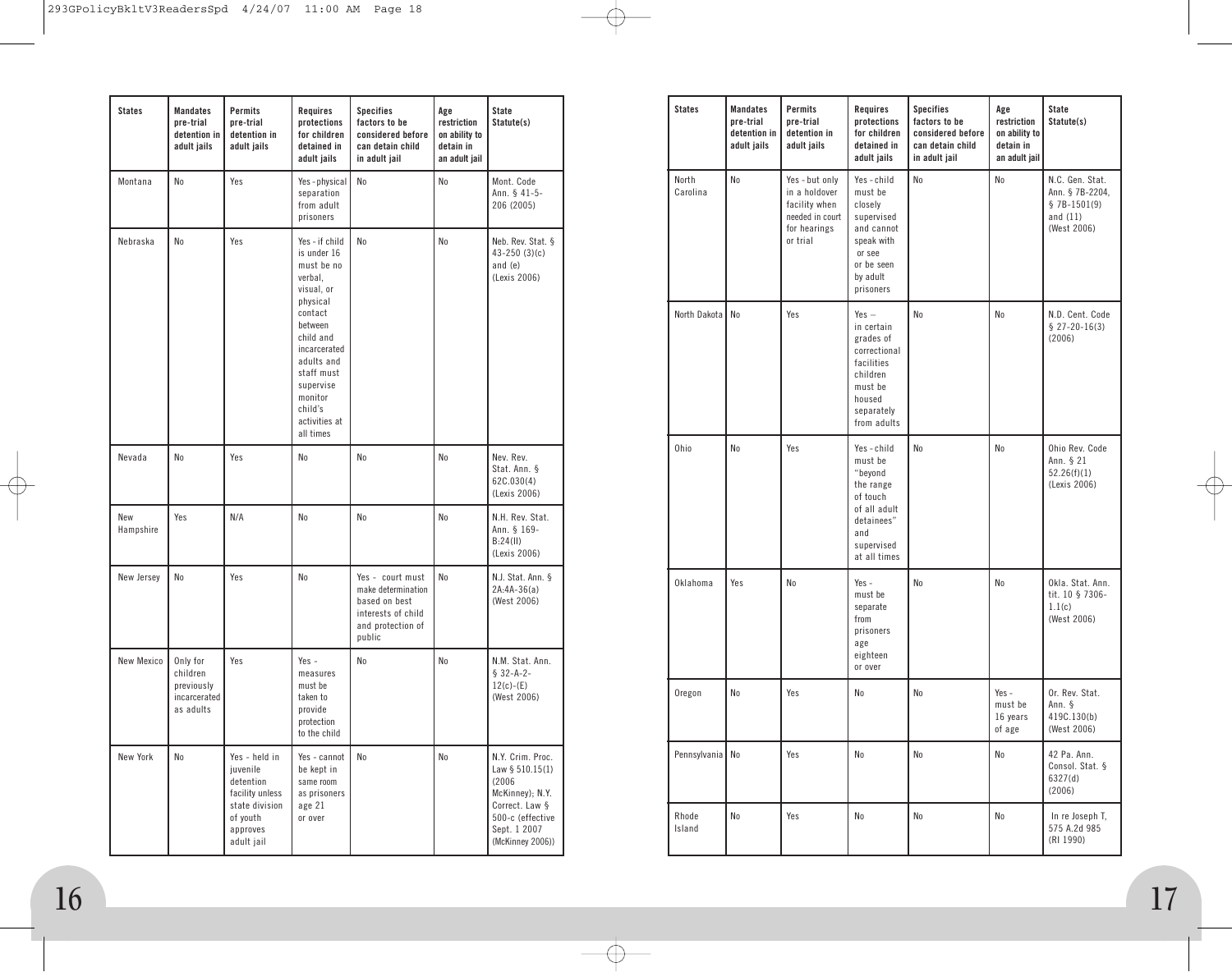| <b>States</b>     | <b>Mandates</b><br>pre-trial<br>detention in<br>adult jails | Permits<br>pre-trial<br>detention in<br>adult jails                                                                                                                                       | Requires<br>protections<br>for children<br>detained in<br>adult jails                                       | <b>Specifies</b><br>factors to be<br>considered before<br>can detain child<br>in adult jail | Age<br>restriction<br>on ability to<br>detain in<br>an adult jail                                                                                                                                                                        | State<br>Statute(s)                                            |
|-------------------|-------------------------------------------------------------|-------------------------------------------------------------------------------------------------------------------------------------------------------------------------------------------|-------------------------------------------------------------------------------------------------------------|---------------------------------------------------------------------------------------------|------------------------------------------------------------------------------------------------------------------------------------------------------------------------------------------------------------------------------------------|----------------------------------------------------------------|
| South<br>Carolina | No                                                          | Yes                                                                                                                                                                                       | No                                                                                                          | N <sub>0</sub>                                                                              | $Yes -$<br>must be<br>13 years<br>of age or<br>older;<br>11 & 12<br>year olds<br>can only<br>be<br>detained<br>in adult<br>jails by<br>order of<br>family<br>court.<br>10 year<br>olds and<br>younger<br>cannot be<br>in adult<br>jails. | S.C. Code Ann.<br>$$20-7-7210(C)$<br>and (F)(2005)             |
| South<br>Dakota   | No                                                          | Yes                                                                                                                                                                                       | Yes - sight<br>and sound<br>separation<br>from adults<br>for children<br>only<br>accused of<br>misdemeanors | No                                                                                          | N <sub>0</sub>                                                                                                                                                                                                                           | S.D. Codified<br>Laws § 26-7A-<br>26 and § 26-<br>$11-1(2006)$ |
| Tennessee         | No                                                          | $Yes -$<br>presumed<br>that<br>children<br>will be<br>detained<br>in adult<br>jails<br>unless<br>juvenile<br>court<br>orders<br>otherwise<br>and adult<br>court<br>does not<br>contradict | $Yes - must$<br>separate<br>and removed<br>from adult<br>prisoners                                          | No - but can be<br>done through<br>such mechanism                                           | No                                                                                                                                                                                                                                       | Tenn. Code<br>Ann. § 37-1-<br>134(i)<br>(Lexis 2006)           |
| Texas             | No                                                          | Yes                                                                                                                                                                                       | No                                                                                                          | No                                                                                          | No                                                                                                                                                                                                                                       | Tex. Fam. Code<br>Ann. $$54.02(p)$<br>(Vernon 2006)            |

| <b>States</b> | <b>Mandates</b><br>pre-trial<br>detention in<br>adult jails                                             | Permits<br>pre-trial<br>detention in<br>adult jails                                                                      | Requires<br>protections<br>for children<br>detained in<br>adult jails                                                                                                                                            | <b>Specifies</b><br>factors to be<br>considered before<br>can detain child<br>in adult jail | Age<br>restriction<br>on ability to<br>detain in<br>an adult jail                                                                                                                    | <b>State</b><br>Statute(s)                                                               |
|---------------|---------------------------------------------------------------------------------------------------------|--------------------------------------------------------------------------------------------------------------------------|------------------------------------------------------------------------------------------------------------------------------------------------------------------------------------------------------------------|---------------------------------------------------------------------------------------------|--------------------------------------------------------------------------------------------------------------------------------------------------------------------------------------|------------------------------------------------------------------------------------------|
| Utah          | No                                                                                                      | Yes                                                                                                                      | $Yes -$<br>sight and<br>sound<br>separation<br>from adult<br>prisoners                                                                                                                                           | No                                                                                          | No                                                                                                                                                                                   | Utah Code<br>Ann. § 62A-7-<br>$201(2)(a)$ and<br>(b) (Lexis 2006)                        |
| Vermont       | <b>No</b>                                                                                               | Yes                                                                                                                      | No                                                                                                                                                                                                               | No                                                                                          | No                                                                                                                                                                                   | Vt. Stat. Ann.<br>tit. 33, § 5530<br>(2006)                                              |
| Virginia      | No                                                                                                      | Yes                                                                                                                      | No                                                                                                                                                                                                               | No                                                                                          | No                                                                                                                                                                                   | Va. Code Ann. §<br>16.1-249<br>(Lexis 2006)                                              |
| Washington    | N <sub>0</sub>                                                                                          | Yes                                                                                                                      | $Yes -$<br>sight and<br>sound<br>separation<br>required<br>unless<br>have been<br>previously<br>transferred<br>as an adult                                                                                       | No                                                                                          | No                                                                                                                                                                                   | Wash. Rev.<br>Code Ann. §<br>13.04.116(1)<br>and $(2)$<br>(Lexis 2006)                   |
| West Virginia | No                                                                                                      | No                                                                                                                       | N/A                                                                                                                                                                                                              | N/A                                                                                         | N/A                                                                                                                                                                                  | W. Va. Code<br>Ann. § 49-5-<br>16(a)<br>(Lexis 2006)                                     |
| Wisconsin     | Yes<br>if child<br>has been<br>waived to<br>adult court<br>pursuant<br>to Wis. Stat<br>Ann. §<br>938.18 | Yes<br>if adult<br>court has<br>original<br>jurisdiction<br>over child<br>pursuant<br>to Wis.<br>Stat. Ann.<br>§ 938.183 | Yes<br>if child<br>is in adult<br>court<br>pursuant<br>to Wis.<br>Stat. Ann.<br>§938.183.<br>Such<br>children<br>must be<br>detained in<br>"juvenile<br>portion"<br>of adult<br>jail if<br>they are<br>under 15. | No                                                                                          | No<br>though<br>can only<br>be held in<br>"juvenile<br>portion"<br>of adult<br>jail if<br>under 15<br>and are<br>in adult<br>court<br>pursuant<br>to Wis.<br>Stat. Ann.<br>§ 938.183 | Wis. Stat. $\S$ $\S$<br>$938.209(3)$ ,<br>$938.18(8)$ ,<br>938.183(1m)(a)<br>(West 2006) |
| Wyoming       |                                                                                                         |                                                                                                                          |                                                                                                                                                                                                                  |                                                                                             |                                                                                                                                                                                      | none                                                                                     |

∕↑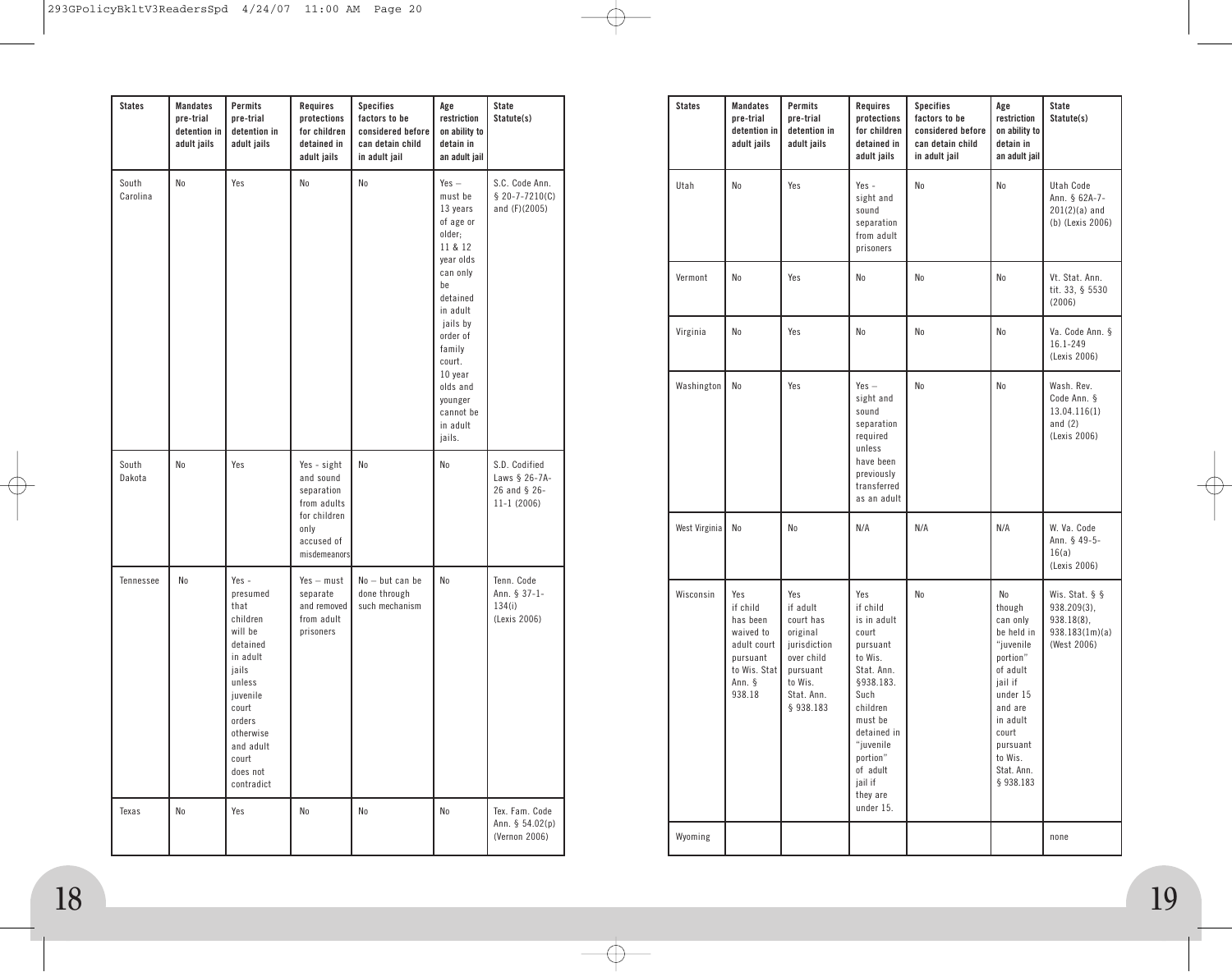**1** HARTNEY, C. (2006, MAY). *NATIONAL COUNCIL ON CRIME AND DELINQUENCY FACT SHEET: YOUTH UNDER AGE 18 IN THE ADULT CRIMINAL JUSTICE SYSTEM.* HTTP://WWW.NCCDCRC.ORG/NCCD/PUBS/2006-MAY\_FACT-SHEET\_YOUTHADULT.PDF

- **2** BUILDING BLOCKS FOR YOUTH. *CHILDREN IN ADULT JAILS: FACTSHEET.* RETRIEVED DECEMBER 28, 2006, FROM HTTP://WWW.BUILDINGBLOCKS-FOR-YOUTH.ORG/ISSUES/-ADULTJAILS/FACTSHEET.HTML
- **3** HARTNEY, C., 1.
- **4** NOTE, HOWEVER, THAT TWO OF THESE STATES ONLY REQUIRE SUCH PROTECTIONS FOR PARTICULAR GROUPS OF TRANSFERRED CHILDREN.
- **5** IN PRACTICE, MALES ARE DETAINED AT THE MANSON YOUTH INSTITUTION, A DEPARTMENT OF CORRECTIONS FACILITY THAT HOUSES 14- TO 21-YEAR-OLDS. THERE IS ONLY ONE PRISON FOR WOMEN, THE YORK CORRECTIONAL INSTITUTION. RETRIEVED ON JANUARY 6, 2007, FROM HTTP://WWW.CT.GOV/DOC/CWP/VIEW.ASP?A=1502&Q=265422 &DOCNAV
- **6** NOTE THAT LOCAL PRACTICE IN AT LEAST ONE COUNTY REQUIRES HEAR-INGS TO BE HELD TO DETERMINE IF A CHILD WHO IS BEING TRIED IN ADULT COURT SHOULD BE REMANDED TO THE DEPARTMENT OF CORRECTION (E-MAIL FROM ALISON M. MCGONIGAL, DSCYF, TO MELISSA CORETZ GOEMANN, JANUARY 30, 2007).
- **7** YOUTH ARE ELIGIBLE TO BE TRANSFERRED TO THE DEPARTMENT OF CORRECTION YCOP AT AGE 16. YOUTH UNDER THE AGE OF 16 BEING CHARGED IN SUPERIOR COURT ARE HELD IN JUVENILE DETENTION PENDING RESOLUTION OF THEIR CHARGES. IF SENTENCED AS AN ADULT, THE YOUTH IS TRANSFERRED TO FERRIS SCHOOL (SECURE TREATMENT PROGRAM) UNTIL HE OR SHE REACHES THE AGE OF 16 (E-MAIL FROM ALISON M. MCGONIGAL, DSCYF, TO MELISSA CORETZ GOEMANN, JANUARY 30, 2007).
- **8** E-MAIL FROM JOHN H. HODGKIN, EXECUTIVE STAFF ADVISOR, KENTUCKY DEPARTMENT OF JUVENILE JUSTICE, TO MELISSA CORETZ GOEMANN, JANUARY 8, 2007.
- **9** THESE FACTORS ARE AS FOLLOWS:
	- **A)** THE NATURE OF AND THE CIRCUMSTANCES SURROUNDING THE OFFENSE WITH WHICH THE JUVENILE IS CHARGED, INCLUDING WHETHER THE OFFENSE WAS COMMITTED IN AN AGGRESSIVE, VIOLENT, PREMEDITATED, OR INTENTIONAL MANNER;
	- **B)** THE RECORD AND PREVIOUS HISTORY OF THE JUVENILE, INCLUDING THE JUVENILE'S EMOTIONAL ATTITUDE AND PATTERN OF LIVING; AND
	- **C)** IF APPLICABLE, THE JUVENILE'S BEHAVIOR AND MENTAL CONDITION DURING ANY PREVIOUS AND CURRENT PERIOD OF DETENTION OR COMMITMENT. 15 ME. REV. STAT. ANN. § 3203-E-1 (2) (2006).
- **10** NOTE THAT IF A CHILD'S CASE ORIGINATES IN ADULT COURT AND THERE IS A POSSIBILITY THAT THE CHILD WILL BE TRANSFERRED TO JUVENILE COURT, THEN THE ADULT COURT HAS THE OPTION TO DETAIN THE CHILD IN A SECURE JUVENILE FACILITY. MD. CP CODE ANN. § 4-202(H)(1) (2006).
- **11** AS A MATTER OF PRACTICE, 14- TO 17-YEAR-OLDS WHO ARE CHARGED WITH FIRST-OR SECOND-DEGREE MURDER ARE VIRTUALLY ALWAYS HELD IN A "YOUTHFUL OFFENDER" FACILITY OPERATED BY THE DEPARTMENT OF YOUTH SERVICES AND LOCATED WITHIN THE PLYMOUTH COUNTY HOUSE OF CORRECTION. DYS HAS BEEN KNOWN TO HOLD SUCH YOUTH PAST AGE 17 (UP TO 21), WHEN THE PARTIES AGREED (E-MAIL FROM JOSHUA DOHAN, YOUTH ADVOCACY PROJECT, COMMITTEE FOR PUBLIC COUNSEL SERVICES, TO MELISSA CORETZ GOEMANN. JANUARY 17, 2007).
- **12** HOWEVER, NOTE THAT ANOTHER STATUTE DOES PROVIDE THAT, IN CERTAIN GRADES OF CORRECTIONAL FACILITIES, JUVENILES ARE TO BE HOUSED SEP-ARATELY FROM ADULTS. N.D. CENT. CODE § 12-44.1-09 (2006).
- **13** NOTE THAT, IN PRACTICE, THERE IS <sup>A</sup> MEMO OF UNDERSTANDING BETWEEN THE DEPARTMENT FOR CHILDREN AND FAMILIES AND THE DEPARTMENT OF CORRECTIONS ESTABLISHING A POLICY THAT IF A MINOR UNDER THE AGE OF 16 IS CHARGED IN ADULT COURT AND IS TO BE DETAINED, HE OR SHE, ALTHOUGH IN THE CUSTODY OF THE COMMISSIONER OF CORRECTIONS, WILL NOT BE PLACED IN AN ADULT FACILITY AND WILL BE PLACED AT THE JUVENILE DETENTION CENTER (E-MAIL FROM BOB SHEIL, SUPERVISING ATTORNEY, VERMONT OFFICE OF THE JUVENILE DEFENDER, TO MELISSA CORETZ GOEMANN, JANUARY 4, 2007).
- **14** THE INTERIM STATE PUBLIC DEFENDER FOR WYOMING, HOWEVER, STATES THAT WHILE THERE IS NO SPECIFIC STATUTE ON THIS ISSUE, BASED ON HIS 37 YEARS OF EXPERIENCE AS A PROSECUTOR, JUDGE, AND DEFENSE ATTORNEY, HE "DO[ES] NOT BELIEVE THAT ANY JAIL IN WYOMING WOULD HOUSE ANY JUVENILES WITHIN SIGHT AND SOUND OF ADULT PRISONERS" (E-MAIL FROM D. TERRY ROGERS, INTERIM STATE PUBLIC DEFENDER, WYOMING PUBLIC DEFENDER'S OFFICE, TO MELISSA CORETZ GOEMANN, JANUARY 18, 2007). JOE D. BUSTOS, ATTORNEY IN CHEYENNE, WY, ALSO ADDS THAT THE SIGHT AND SOUND PROTECTIONS PROVIDED TO JUVENILE DELINQUENTS PURSUANT TO THE JUVENILE DETENTION STANDARDS ISSUED BY THEIR STATE ADVISORY COUNCIL ON JUVENILE JUSTICE, ARE ALSO GENERALLY APPLIED TO JUVENILES BEING TRIED AS ADULTS. E-MAIL FROM JOE D. BUSTOS, ATTORNEY, CHEYENNE, WY, TO D. TERRY ROGERS (FEBRUARY 6, 2007, 11:03 P.M.).

**HTTP://WWW.WYJUVENILEJUSTICE.COM/JUVENILE\_DETENTION\_STANDARDS.HTML**